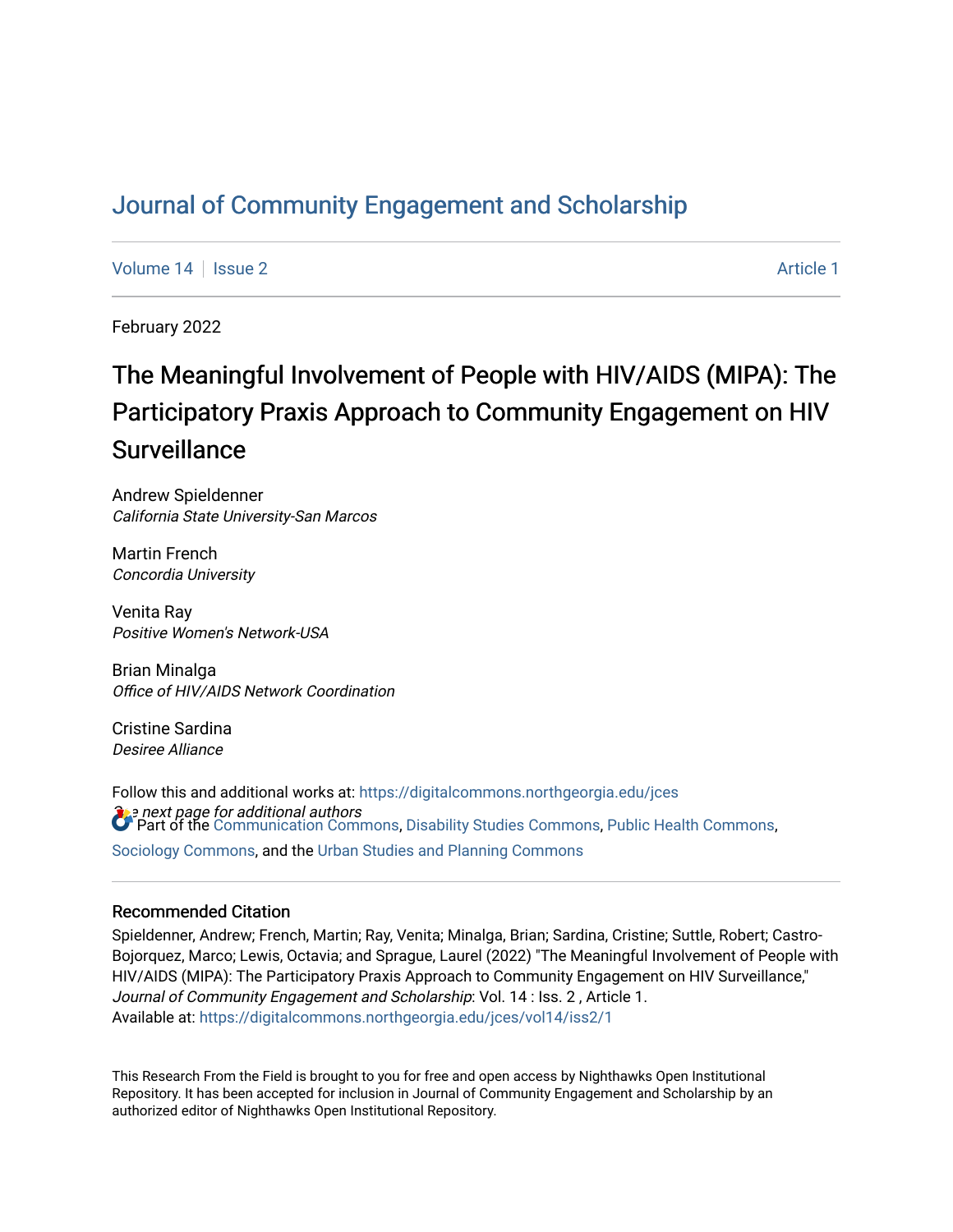# The Meaningful Involvement of People with HIV/AIDS (MIPA): The Participatory Praxis Approach to Community Engagement on HIV Surveillance

# Cover Page Footnote

The authors would like to thank the webinar participants, as well the organizations that co-sponsored this work: United States People living with HIV Caucus, Positive Women's Network-USA, Legacy Project, Sero Project, Thrive SS, Reunion Project, Positively Trans, and the International Community of Women living with HIV/North America. While working on this manuscript, Martin French had support via a grant from Quebec's Fonds de Recherche—Société et Culture (2017-BJ-202106).

# Authors

Andrew Spieldenner, Martin French, Venita Ray, Brian Minalga, Cristine Sardina, Robert Suttle, Marco Castro-Bojorquez, Octavia Lewis, and Laurel Sprague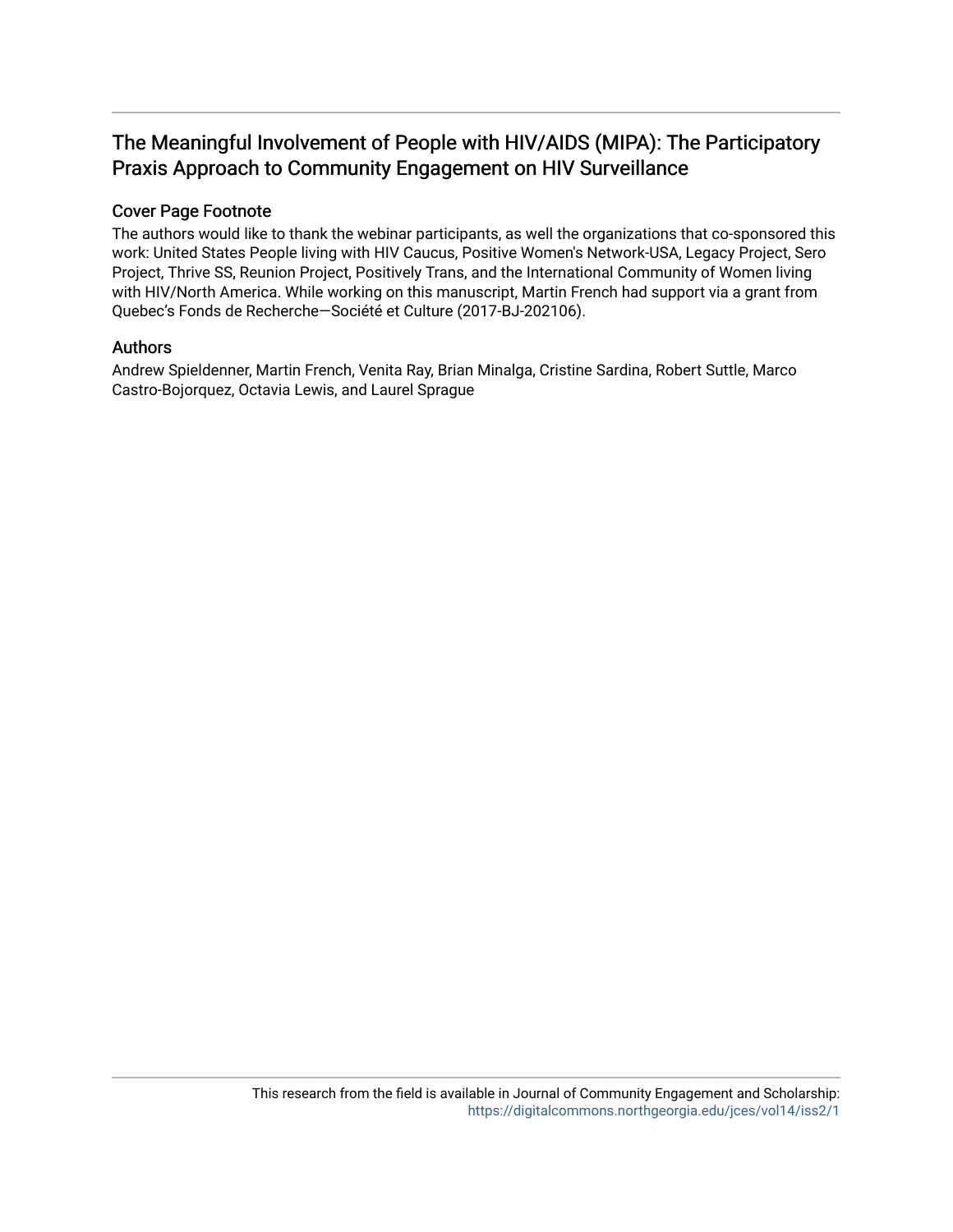# **The Meaningful Involvement of People with HIV/ AIDS (MIPA): The Participatory Praxis Approach to Community Engagement on HIV Surveillance**

Andrew Spieldenner, Martin French, Venita Ray, Brian Minalga, Cristine Sardina, Robert Suttle, Marco Castro-Bojorquez, Octavia Lewis, and Laurel Sprague

## **Abstract**

The Meaningful Involvement of People with HIV/AIDS (MIPA) has been at the core of the HIV response since the beginning of the HIV epidemic. In this study, we compare two community engagement activities concerned with molecular HIV surveillance (MHS) in the United States: one governmental and one community-led. We examine the consultative aspects of each one, especially as they relate to people living with HIV. We point to the community-based effort—which used a participatory praxis approach as an example of MIPA. We derive two best practice principles from this research from the field.

The Meaningful Involvement of People with HIV/AIDS (MIPA) movement has long been a cornerstone of the HIV response. Since the beginning of the HIV<sup>1</sup> epidemic, activists and community members have worked to combat stigma, discrimination, and criminalization and to secure adequate support for those suffering and dying (Brier, 2009). They have brought attention to the discriminatory and exclusionary policies and practices of health care organizations and professionals. As a reflection of this communal experience, a number of activists living with HIV developed a manifesto—now known as the Denver Principles—at the Fifth Annual Gay and Lesbian Health Conference in 1983 that asserted "their right to a political voice in the decision-making that would so profoundly affect their lives" (U.S. People Living with HIV Caucus, n.d.). As the epidemic continued, these principles would be reiterated in multiple forms, all concerned with the importance of centering people living with HIV (Morolake et al., 2009).

In the 1994 Paris Declaration, for example, heads of government and representatives of 42 countries made a commitment to "support a greater involvement of people living with HIV/ AIDS [GIPA] through an initiative to strengthen the capacity and coordination of networks of people living with HIV/AIDS and communitybased organizations" (Paris Declaration, 1994). By ensuring the full involvement of people living with HIV in responses at all levels—national, regional, and global—the Paris Declaration aimed not only to strengthen HIV prevention, care, and support strategies but also to "mobilize all of society" by creating "supportive political, legal and social environments" (Paris Declaration, 1994). To push from principle into practice (e.g., UNAIDS, 2007; Van Roey, 1999), people living with and affected by HIV also began using the phrase "meaningful involvement of people with HIV/AIDS," or "MIPA," to articulate modes of self-determination. This important discursive resignification shifting from "GIPA" to "MIPA"—stemmed from community members' experiences

of being involved as tokens by organizations that were demonstrating their practice of GIPA, rather than involving [people living with HIV/ AIDS] in meaningful ways where they have a real voice in decision making and leadership and where their expertise and lived experience are both sought and

<sup>&</sup>lt;sup>1</sup> The terms "AIDS" and "HIV" have been used to describe different conditions within the same epidemic. Whereas "AIDS" refers to a syndrome of symptoms and opportunistic infections, "HIV" refers specifically to the virus. Today, most public health organizations and community groups use the term "HIV" alone. Since this article is meant to describe community engagement methods, we will adhere to the more current parlance of "HIV" unless we refer to a specific event or group that uses "AIDS".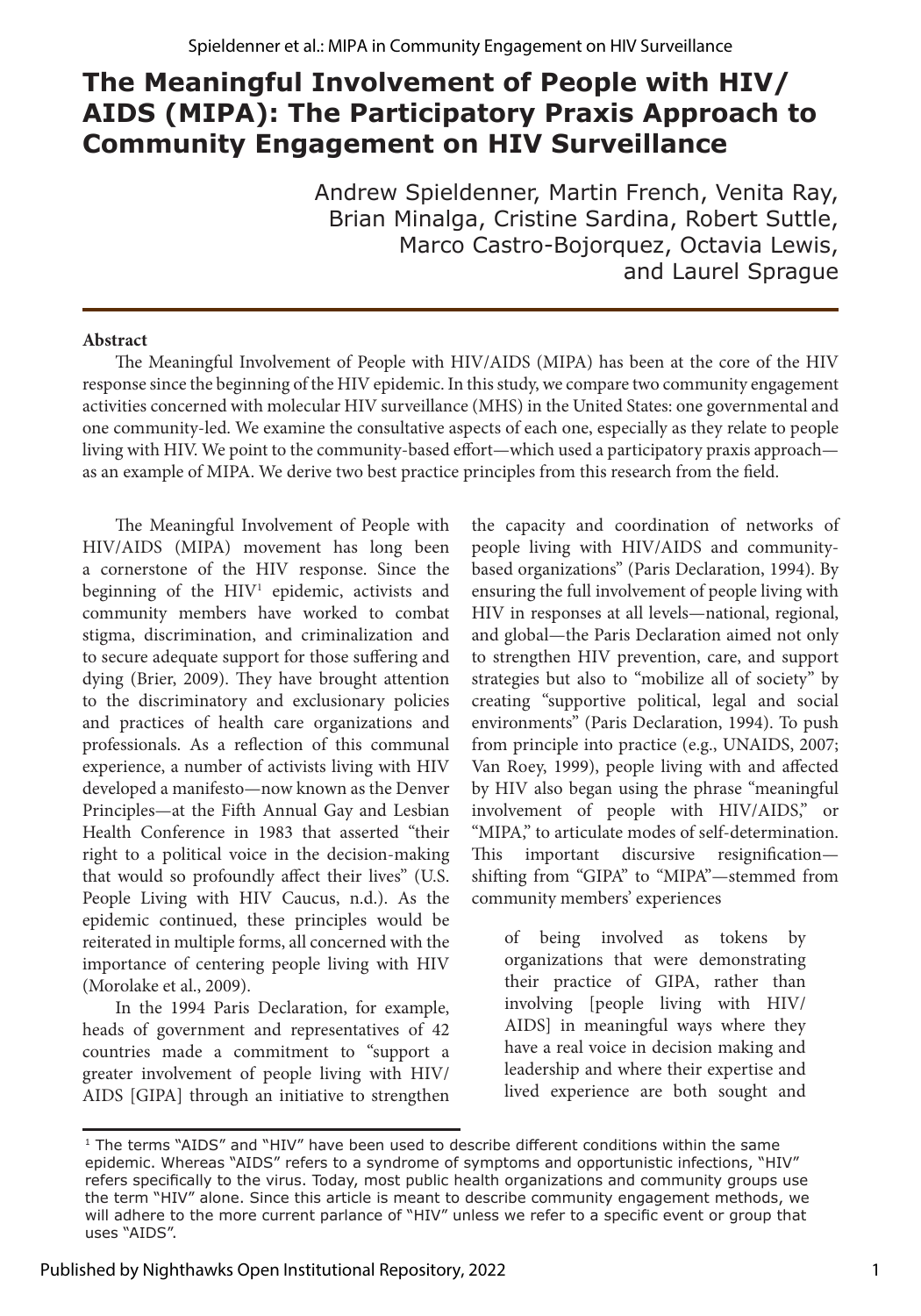#### Journal of Community Engagement and Scholarship, Vol. 14, Iss. 2 [2022], Art. 1

valued. (Ontario AIDS Network, 2011, p. 13; see also, for example, Cain et al., 2014; Carter et al., 2015; Dlamini-Simelane, 2017; Paxton & Stephens, 2007)

The movement to center and uplift the experiences of people living with HIV in the decision-making processes that affect their lives has been foundational to the development of just policies and practices in the HIV epidemic. Nevertheless, there is a pressing need to continue developing and refining processes of participation and engagement in HIV policy development and service provision (Switzer et al., 2020). This need has become especially apparent as HIV organizations and policy groups in the United States have increasingly categorized people living with HIV as "consumers," suggesting that the only place for their participation is in the passive use of services (Spieldenner et al., 2019). In this context, current innovations in MIPA offer an important foundation for the development of best practice principles for community engagement.

Among these current innovations is an intersectional ethos and set of research methods known as "participatory praxis," which challenges HIV/AIDS researchers, policy-makers, and service providers to "document, acknowledge, and respect local knowledge" (Sprague et al., 2019, p. 1). Participatory praxis provides "an approach to negotiating differences" in research, policy, and service development that is designed to prevent organizational interests from "supersed[ing] community perspectives" or subordinating them in intent or outcomes (Sprague et al., 2019, p. 1).

The field of community engagement encompasses a broad range of activities and models that include and promote relationships with communities—sometimes in a consultative way and sometimes via some form of partnership. In a systematic review of the literature, Cyril and colleagues (2015) found that a high level of community engagement—such as community control and empowerment—led to more positive outcomes, including sustainable, tailored, and nuanced policy and other interventions. On the other hand, most studies considered in the review did not have the resources to fully invest in their partner communities, and those that involved less robust forms of engagement led to frustration and even failure. The more "top-down" approaches common in public health and research were often less successful than more "bottom-up" forms (O'Mara-Eves et al., 2013).

In this article, we discuss our participatory praxis approach to community engagement and suggest that it embodies a MIPA model that is lacking in other forms of engagement. First, we describe the context of our work. Our engagement activities are focused on the use and reuse of the health information and biomaterial of people living with HIV for surveillance purposes, particularly a form of surveillance—molecular HIV surveillance (MHS)—that has become more mainstream in recent years. Second, we present an example of what we take to be a rather minimal approach to community engagement in MHS. We next contrast this approach with our MIPA-informed participatory praxis approach, which we detail in a third section. In the fourth and final section of this article, we distill two best practice principles to guide community engagement related to MHS going forward.

#### **Context: HIV Surveillance in the United States as a Public Health Tool**

Myriad forms of HIV surveillance currently operate in the United States. The term "HIV surveillance" is perhaps most commonly associated with the public health–based epidemiological tracking of HIV in populations. For instance, the U.S. Centers for Disease Control and Prevention (CDC) assembles HIV surveillance reports that detail rates of HIV diagnosis according to variables such as place, age, race, sex, and transmission category. In this form of HIV surveillance, data are de-identified, meaning that people's personal information is removed and information about individual diagnoses is aggregated for the purpose of depicting the state of the HIV epidemic in a given population. This information is generally used by health departments, health service organizations, and other government bodies.

#### *Molecular HIV Surveillance (MHS)*

MHS is a form of public health, populationlevel surveillance that repurposes clinic-based surveillance of HIV in individuals, especially drug resistance surveillance. As operationalized by the CDC, MHS is meant to detect *transmission clusters* and *risk networks*. A transmission cluster is defined by the CDC as "a group of HIV-infected persons (with diagnosed or undiagnosed HIV) who are connected by HIV transmission," which "can represent recent and ongoing HIV transmission in a population, where prevention efforts could prevent new infections" (CDC, 2018 p. 6). Transmission clusters are supposed to "represent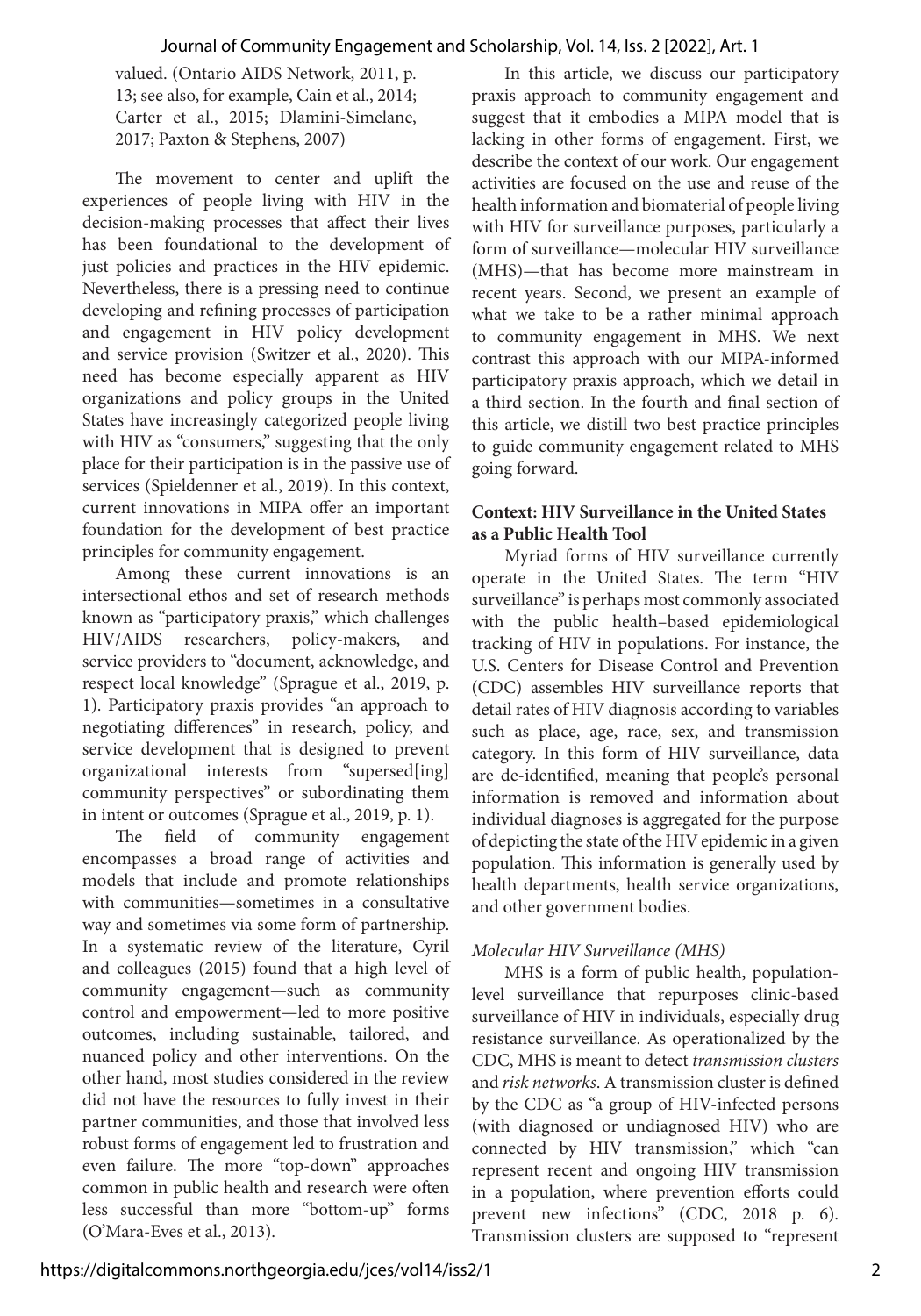an underlying risk network," which "includes persons who are not HIV-infected but may be at risk for infection, as well as HIV-infected persons in the transmission cluster" (CDC, 2018, p. 6).<sup>2</sup>

Federally, the development of MHS as a mode of population-level HIV surveillance is part of a broader policy and funding shift that (a) emphasizes data-driven approaches and interoperability and (b) seeks to more closely integrate HIV surveillance with HIV prevention (Molldrem & Smith, 2020). In 2017, for example, the CDC announced a cooperative funding opportunity that incentivized state health departments to develop local MHS operations (CDC, 2017). This shift toward HIV surveillance as a "cornerstone of HIV prevention" (Azar, 2019) has had the effect of displacing longstanding, thoroughly evaluated community-led and community-based prevention solutions that have relied on establishing relations of trust with persons and communities affected by HIV. From this perspective, it is disappointing to observe the rather minimal community engagement that has accompanied the rollout of MHS in the United States.

# *Minimal Community Engagement With MHS*

One year after the national rollout of MHS began, the CDC conducted a series of virtual consultations with health departments and HIV community advocates. The CDC also hosted informational presentations on MHS at U.S. HIV conferences, but these presentations did not include time for dialogue (that is, there were no question and answer periods). Two of the authors took part in virtual consultations and found them lacking in their reach and in the kinds of conversations they spurred. Below, we reflect on the publicly accessible materials that were produced in relation to these virtual consultations. This sets up a contrast with our participatory praxis approach, which we will discuss in the following section.

One of the first documents highlighted on the CDC's MHS website is a two-page fact sheet entitled *Advancing HIV Prevention Through Cluster Detection and Response*. Perhaps in an effort to allay concerns about misuse of personal health information, this document stresses that MHS is not about tracking "the person" or "who infected whom" (CDC, 2019a, p. 1). Instead, the document attests, MHS is about examining "the genetics of the virus" (CDC, 2019a, p. 1). These intentional distinctions define MHS from a health department perspective but not necessarily from the perspective of people and communities living with or affected by HIV (McClelland et al., 2020). How would they define, describe, or otherwise relate to MHS? To find out, the second page of the fact sheet proposes engaging communities in HIV prevention. It states, "As health departments conduct HIV cluster detection and response activities, including molecular analysis, insights and support from community members—including people with HIV, providers and community-based organizations will be critical" (CDC, 2019a, p. 2). In this framing, it is not a question of whether or even how cluster detection and analysis should proceed. Rather, it is a matter of improving or augmenting such detection with "insights" from the community. Stakeholders, the fact sheet recommends, will be "well informed," will have the chance to "share input and concerns," and "can assist as needed with detecting and responding to increases in HIV transmission" (CDC, 2019a, p. 2).

The fact sheet outlines different avenues for community engagement, including initiating community discussions with HIV planning bodies, providers, and local organizations; holding discussion forums, focus groups, interviews, and surveys; creating educational materials; and working with community partners on cluster response. These modes of engagement as described in this fact sheet do not contemplate the possibility that that MHS or other forms of cluster detection will be opposed by community members. They take for granted that MHS should proceed (McClelland et al., 2020).

In another document, the first in a series of documents assembled under the heading "Communication Toolkit," a PowerPoint presentation gives an overview of "HIV Data in Action." The second slide in this talk is entitled "Community Engagement," and the three-fold purpose of this engagement is described as: (a)

<sup>&</sup>lt;sup>2</sup> In addition to providing a description of how MHS works, this quotation also shows how normative views are cemented into supposedly value-neutral public health initiatives. Consider the source's use of the phrase "a group of HIV-infected persons." This type of language "carries the stigma of being contagious, a threat, unclean. HIV advocates frequently highlight the damaging consequences of this word choice" and prefer to use person-first language "emphasizing humanity" (National Institute of Allergy and Infectious Diseases, 2020, p. 5).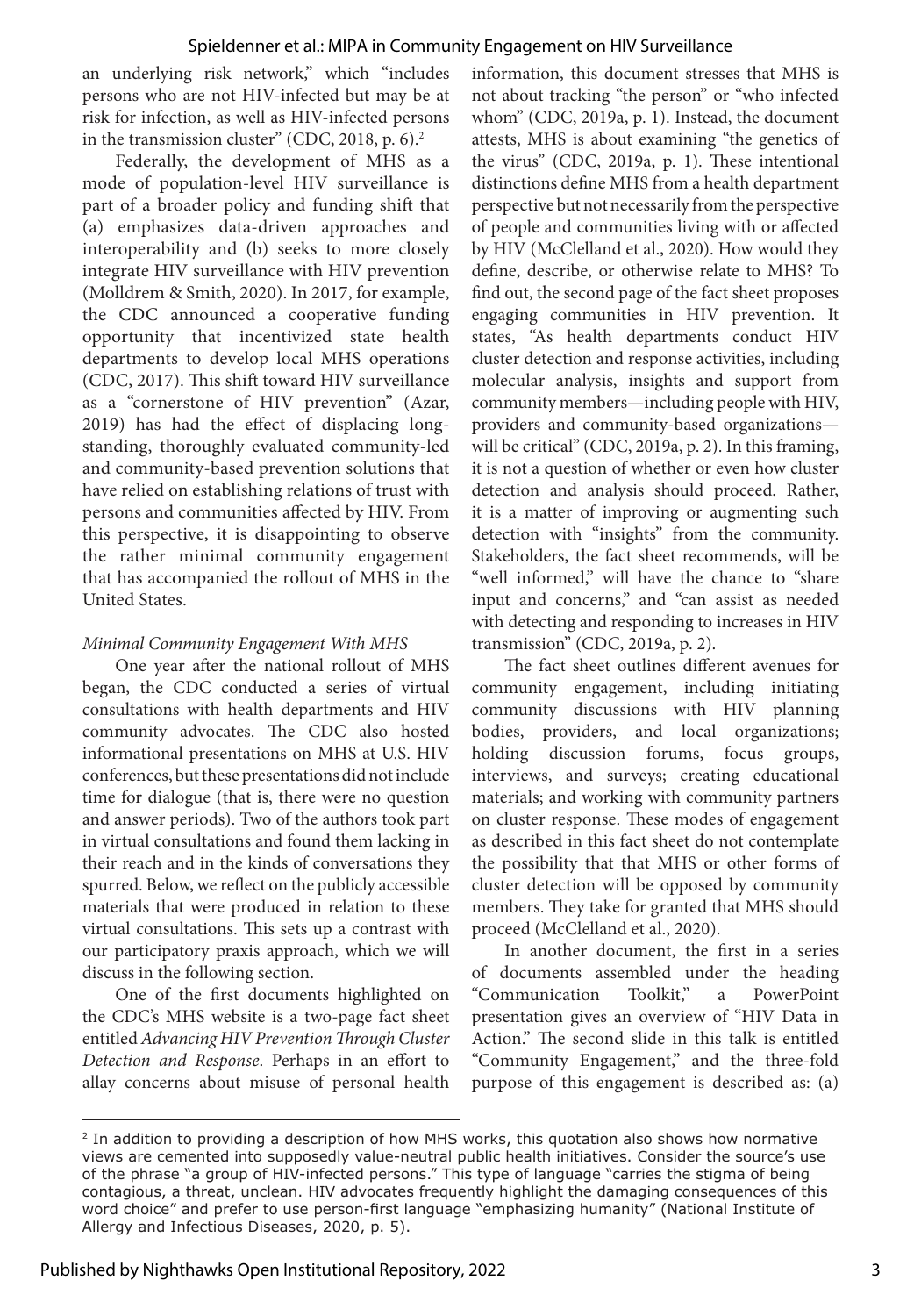#### Journal of Community Engagement and Scholarship, Vol. 14, Iss. 2 [2022], Art. 1

"increasing understanding about uses of data for HIV prevention," (b) "increasing understanding of community concerns," and (c) "working together to address concerns and minimize risks" (CDC, n.d.). This is promising. However, fast-forward to the slide entitled "Community Engagement is Critical." This slide states that community engagement aims to "inform [the] community of [the] program" (CDC, n.d.), exemplifying an approach that makes program determinations prior to consultation and then aims to get the community on board afterward. The notion of *informing* the community is notably different from engagement models that emphasize shared leadership—it is comparatively passive.

In the CDC's virtual consultations on MHS, community engagement appeared as an afterthought for a program of action whose objectives had been worked out in advance. A less charitable view would be that community engagement activities were instrumentalized to justify programming that was already in place. No organizations led by people living with HIV were involved in the planning, and few were involved in implementation or evaluation of any efforts to educate the community at a national level. In fact, these activities took place after the rollout of MHS, which affects each of the more than one million people living with HIV in the United States. This minimal consultation catalyzed community education activism around MHS from organizations led by people living with HIV (Bernard et al., 2020).

# **A Participatory Praxis Approach to Community Engagement With MHS**

The concept of praxis is well established in scholarship on community engagement (Iverson & James, 2014, p. 21). It is, briefly, "action and reflection upon the world in order to change it" (hooks, 1994, p. 14). "[V]erifying in praxis what we know in consciousness" (hooks, 1994, p. 47) can be a critical strategy for reducing "stigma, unintended disenfranchisement and culturally bound bias" in approaches to community engagement (Mocarski et al., 2020, p. 29).

In order to contribute to this scholarship, we highlight the participatory praxis approach. This approach builds on the tradition of participatory action research, especially insofar as this tradition is grounded in and reflects "the struggle of those made invisible or subordinated by more powerful elements in their society to take control of their life trajectories and social and economic destinies" (e.g., Glassman & Erdem, 2014, p. 207). The participatory praxis approach derives its name from the characteristic attempt to fundamentally embed community voices into everyday practices of decision- and policy-making. In their work on health-related stigma research, Sprague and colleagues (2019) located the participatory praxis approach on a broader continuum of participation. This continuum ranges from research embodying minimal community engagement to forms of shared leadership embodied by the participatory praxis approach. Community leadership is the hallmark of the participatory praxis model.

The goal of participatory praxis is to create conditions of "enhanced agency, dignity and wellbeing" (Sprague et al., 2019, p. 2). Sprague and colleagues identified and defined several foundational values for the praxis approach: equity, justice, dignity, participation, non-othering, accountability, reflexivity, transparency, and flipping the power dynamics. Furthermore, they outlined three essential features of the approach:

First, everyone exists at a particular intersection of privilege and oppression; acknowledging this fact is a first step in putting the values of accountability, non-othering, and dignity into practice. Second, a reflexive understanding of one's own situatedness vis á vis different statuses of power and privilege is critical for effecting participatory praxis. Membership in a particular community is not a precursor to participatory praxis . . . [Third,] participatory praxis must be viewed as a long-term mission. Un-learning practices that instill hierarchy and distance requires constant engagement and commitment to the values. (Sprague et al., 2019, p. 3)

This strategy is driven by the community or communities affected by a given policy or program.

Below, we describe how the participatory praxis approach was developed to support our MHS-related community engagement activities. Our approach contrasts with the minimal forms of community engagement developed by institutional actors. Moreover, what we present reflects an important extension of community engagement and praxis concepts. Our articulation of participatory praxis has developed in the field; in the context of the global movement to end HIV stigma, discrimination, and criminalization;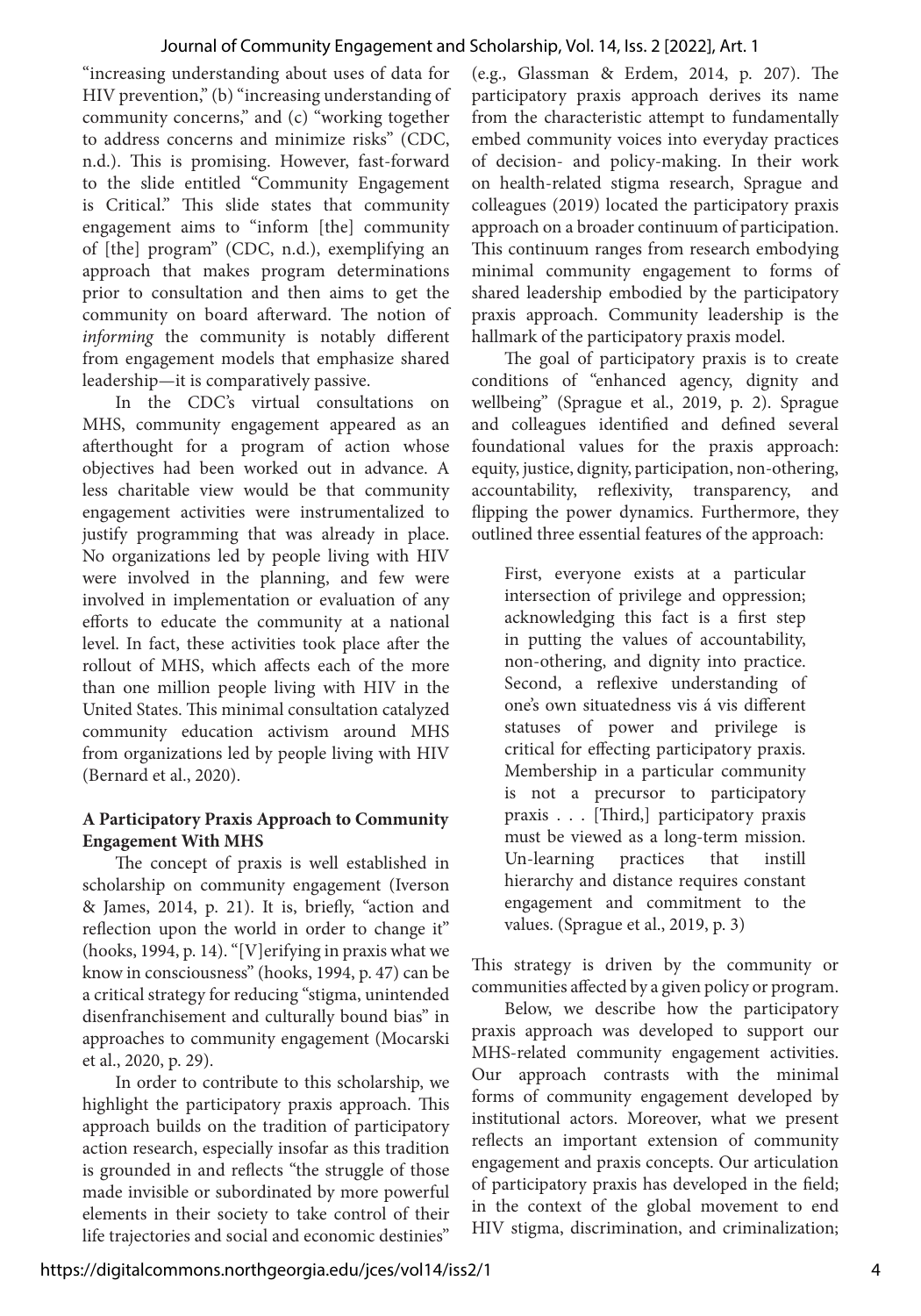#### Spieldenner et al.: MIPA in Community Engagement on HIV Surveillance

and in light of our ongoing efforts to highlight problematic interconnections between surveillance and criminalization. Mediated by MIPA, the frontline work unfolding in this movement can enrich our understanding of community strengths, needs, and priorities (Sprague et al., 2019). By attending to these developments, scholars working on and through community engagement and praxis concepts can learn, as we shall describe, the importance of *valorizing* and *adequately resourcing* expertise that stems from experience.

## *Approaches to Community Engagement Led by People Living with HIV*

Three U.S.-based organizations led by people living with HIV—the U.S. People Living with HIV Caucus (HIV Caucus), the Sero Project, and Positive Women's Network–USA (PWN-USA) partnered with the Legacy Project to develop a MIPA-informed MHS community education series built on participatory praxis principles. Rather than focusing on a fixed list of items to cover, participatory praxis actively encourages open spaces for dialogue. It also examines onthe-ground concerns in terms of implementation of the proposed initiatives. Organizations like the Legacy Project have been actively engaged with participatory praxis through their work on HIV research collaborations. The Legacy Project is a program of the Office of HIV/AIDS Network Coordination, which is funded by the Division of AIDS at the National Institute of Allergy and Infectious Diseases. It focuses in part on community engagement among populations underrepresented in HIV research in the United States. The HIV Caucus, Sero Project, and PWN-USA represent networks of people living with HIV. Networks like these were once an entrenched part of the HIV response in the United States, and these three organizations have developed multiple materials and trainings on the importance of MIPA.

The four partnering organizations developed four interactive webinars that examined MHS from the point of view of people living with HIV. In particular, the organizations wanted to center the discussion outside of the public health framework that governs CDC presentations and to concentrate instead on the issues facing people living with HIV—people who are largely from communities of color and may be marginalized due to their sexuality, gender identity, mental health status, substance use, sex work, or immigration status. These webinars covered a range of topics

from a community perspective, including the relationship that people living with HIV have to policing, genotype sequencing and HIV research, and MHS and the CDC. The series of webinars concluded with a town hall session to verify key findings. The majority of the panelists involved were people of color who were openly living with HIV. One representative from the National Institutes of Health and one from the CDC each presented. The webinars ran over the course of six weeks. Nearly 300 individuals attended the four live webinars, and the recordings have been viewed over 650 times. There was no external funding to support these efforts.

We present the first webinar as a case study to illustrate our participatory praxis approach. Titled "Without Our Consent: Centering People Living With HIV in HIV Genetic Sequencing," the webinar was specific to communities and policing in the MHS context. The title refers specifically to the fact that HIV genetic sequences are used for surveillance purposes without the consent of the people from whom the sequences are acquired. Individuals are not informed that their biological samples will be sequenced and compared with other local samples for possible connection as a "transmission cluster." When this identification occurs, public health institutions enter individuals' lives through disease intervention specialists, whose powers in most states include deploying law enforcement to support their investigation.

Unfortunately, public health discourse on HIV surveillance rarely addresses the fact that some aspects of public health organizations share with law enforcement the capacity to exercise coercive power. Discussions of HIV surveillance also rarely acknowledge that data gathered for public health reasons can be repurposed in criminal justice proceedings (e.g., criminal investigations and trials). For example, in circumstances that criminalize people living with HIV for allegedly not disclosing their HIV status to sex and drug-sharing partners, criminal investigators, prosecutors, judges, and juries routinely use public health data to make determinations of guilt (Hoppe, 2018). This is especially true among communities that have been disproportionately affected by coercive power in the United States, including African Americans, immigrants, people of trans experience, sex workers, and people who use drugs. We know that these communities are more heavily policed than others and thus more vulnerable to coercion by government agencies and the use of law enforcement (Hoppe, 2018).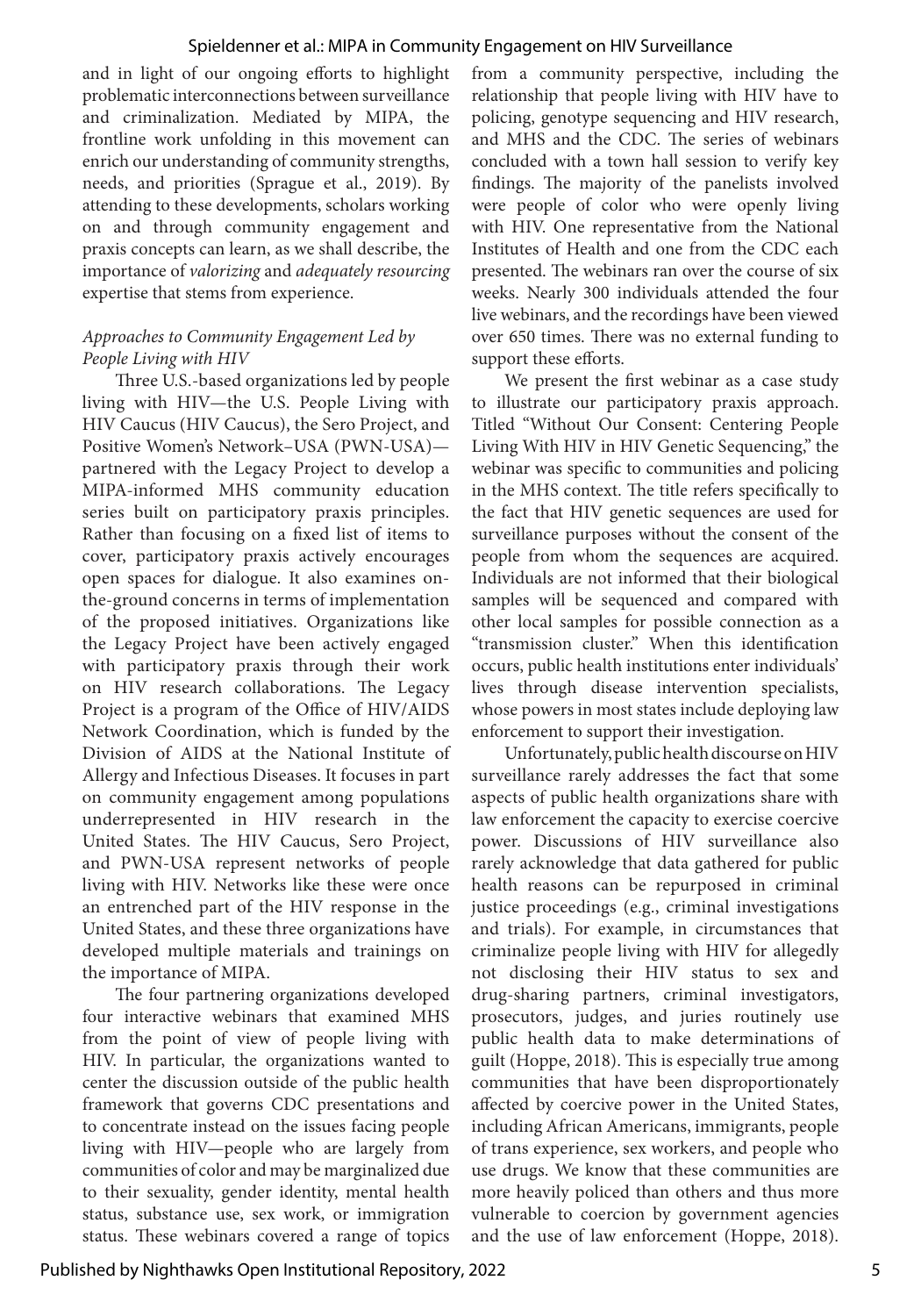#### Journal of Community Engagement and Scholarship, Vol. 14, Iss. 2 [2022], Art. 1

These same communities are marginalized in the United States, often excluded from social protections and institutions such as education, health care, and employment. Over 30 states have laws that punish people living with HIV for alleged nondisclosure in a range of activities, including but not limited to sex and drugsharing (Hoppe, 2018); therefore, increased and targeted surveillance carries serious concerns, particularly for groups more likely to be policed. In order to recenter the discussion of MHS on the implications of the practice for people living with HIV, advocates from four communities—African American, Latinx, people of trans experience, and sex workers—led the webinar. These leaders were selected because they could speak to the concerns of communities that are perhaps put at the greatest risk by MHS due to overpolicing.

After briefly summarizing MHS processes, the moderator introduced the presenters. This discussion moved MHS outside of public health "ideal type" frameworks and into how MHS implementation would work in practice. It pointed out that public health surveillance in the United States can and does use law enforcement in order to obtain its goals. For tuberculosis, for instance, public health agencies has used law enforcement to enforce directly observed therapy (CDC, 2019b). Surveillance officials from health departments have also been called to testify for district attorneys in HIV criminalization cases (Hoppe, 2018).

The webinar presenters spoke about their particular community histories and issues related to law enforcement. Experiences with police differ dramatically in the United States depending on one's socioeconomic class, occupation, race, gender, sexuality, and region. African Americans and Latinx people are more likely to be stopped by law enforcement and to receive harsher punishments than their White counterparts. In addition, as the backlash against immigrants and migrants has extended from border protection rhetoric to the active exclusion of migrants and immigrants from work, health care, and social services, immigration status further complicates relationships to law enforcement and government organizations. Sex workers and people of trans experience have been particularly hard-hit by policing and by the criminalization of their identities, which has increased with the passage of "bathroom bills" in several states as well as the federal Stop Enabling Sex Traffickers Act and Allow States and Victims to Fight Online Sex Trafficking Act (more commonly referred to as

SESTA/FOSTA). The presenters connected these narratives to HIV criminalization laws.

Over 120 people attended the first webinar, including participants from health departments, the CDC, AIDS Service Organizations, and HIV advocacy groups. One community-based organization in Mississippi hosted the webinar for 50 local people living with HIV in preparation for their HIV Advocacy Day.

During the webinar, one health department official expressed disagreement using the webinar's chat function. The official disagreed with the portrayal of MHS processes, saying that the presentation was "unscientific" and differed from health department terminology and guidelines. In addition, the health department official expressed concern that the community representatives were talking about "worst case scenarios" that had not happened. The moderator responded by pointing out that this was an engagement with HIV communities and that the health department was welcome to participate respectfully without trying to control the community dialogue.

This webinar demonstrates how the participatory praxis approach can advance MIPA and how MIPA, in this context, enriches participatory praxis. First, networks of people living with HIV were responsible for initiating, conceptualizing, and implementing the webinars, exemplifying the praxis values of accountability and non-othering. Second, the webinars purposefully centered particular communities and gave people space to articulate how MHS might impact their minoritized communities outside the context of the state's rhetoric, which holds that surveillance is a public good that serves everyone. Third, the organizations behind these community education efforts have continued to provide leadership and resources to advocacy and media groups about MHS for people living with HIV. Finally, unlike the CDC's conference presentations that did not include question and answer periods, participants were able to air disagreements in the webinar through the chat function, thus demonstrating a respect for dialogue as opposed to unilateral communication. The community engagement in this webinar (and in the ensuing series) allowed for discussions outside of the parameters carefully prescribed by those holding formal state and institutional power. The community dialogue in the first webinar framed how the rest of the MHS webinars would proceed. Participants were aware that their views and concerns would be carried forward and revisited at the closing town hall webinar.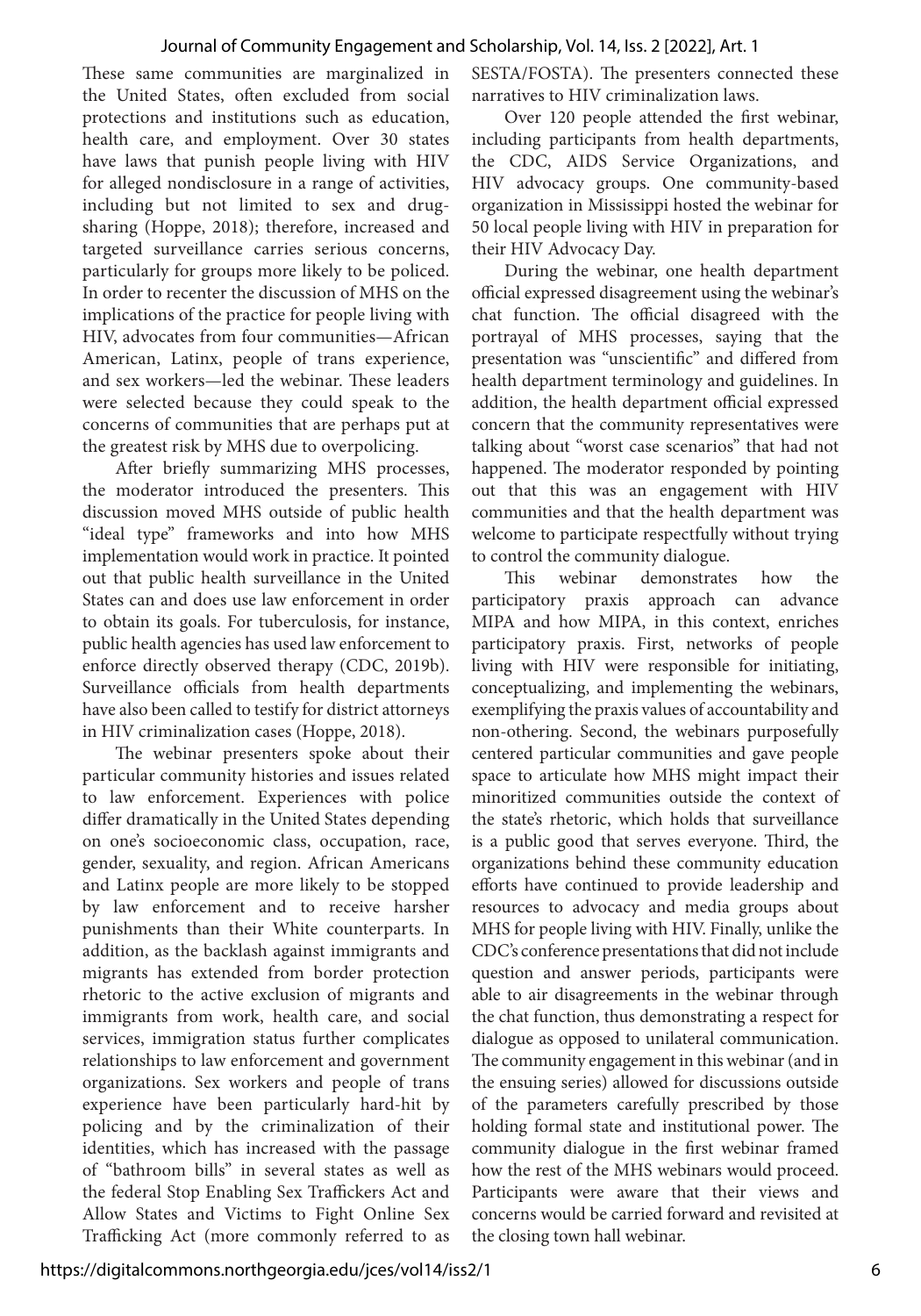#### Spieldenner et al.: MIPA in Community Engagement on HIV Surveillance

#### **Lessons Learned**

Below, we highlight two key lessons learned during the course of our community engagement exercises. By attending to these developments, scholars working on and through community engagement and praxis concepts can learn the importance of *valorizing* and *adequately resourcing* expertise that stems from experience.

## *Lesson 1: Valorizing MIPA and Contesting Its Decline in the HIV Response*

The course of the HIV epidemic in the United States and around the world has been transformed by activists and community members who, since the beginning, have demanded more humane public policy responses and decried "the failure of government at every level to provide the funding necessary" to deal with the epidemic (Crimp, 1987, p. 5). When funding did eventually start to funnel into medical research, activists and community members were there to critique the "elegant" approach to medical research and to "show defiance" for what established researchers thought of as "good science" (from an activist chant, fall 1988, Harvard University; cited in Epstein, 1996, p. 1). These protests centered first on acquiring adequate resources and then on the meaningful involvement of those with actual, lived experience with HIV and AIDS in important decision-making processes.

Since that time, HIV treatments have become effective and accessible to many in the Global North. With the knowledge that a person who is virologically suppressed can no longer transmit HIV, focus on treatment as prevention initiatives has increased in the United States (Hoppe, 2018). While this is ostensibly valuable for the public good, it also privileges interventions that occur in the clinic with a physician—interventions that do not necessarily require extensive community engagement. Clinics often operate under the presumption that people want good health—or want to solve potentially damaging or debilitating health conditions—and that people have the means and access to satisfy these health-related wants in partnership with providers at clinics. The HIV movement has thus shifted away from community building among those most impacted (such as the LGBTQ community, sex workers, people who use drugs, and people living with HIV) toward investment in the medical establishment, including clinics and pharmaceutical solutions (Spieldenner et al., 2019).

In light of these developments, it has become increasingly important to valorize MIPA and the important work of centering the expertise of experience. In the case of our webinars, the participatory praxis approach advanced MIPA, marking an important contrast with the minimal forms of institutionalized consultation that were not organized by people living with HIV. Moreover, in valorizing MIPA, we developed our participatory praxis approach, which has not yet fully articulated its relationship with MIPA. Sprague and colleagues (2019) have called for an examination of current practices, gaps, and opportunities that "could enhance understanding of the state of participatory praxis" (2019, p. 5). The ongoing elaboration and articulation of participatory praxis in relation to MIPA is one such opportunity.

 MIPA offers important lessons that can be applied to all health and social conditions. Those most impacted should be at the center of the planning, implementation, and evaluation of any prospective responses and solutions. We recognize the vast differences in resources and capacity that exist between institutions like governments and universities, on the one hand, and those most impacted by a particular condition, on the other (whether a health condition, such as HIV, or a condition of social discrimination, such as homophobia, transphobia, sexism, racism, or ableism). The resourcing of community-led efforts is our second lesson.

## *Lesson 2: Adequately Resourcing the Power of the People*

Over the past 10 years, networks of people living with HIV have been organizing across such issues as race, gender, aging, and HIV criminalization at national and regional levels. Often, networks organize around a particular affinity, such as a region, identity, or specific concern. Since the dissolution of the National Association of People with AIDS (NAPWA), the HIV Caucus has represented the voices of people living with HIV at the national level alongside member networks PWN-USA, the International Community of Women Living with HIV–North America, the Sero Project, Positively Trans, the Global Network of People living with HIV/AIDS– North America, and THRIVE SS. These networks have worked to develop advocacy events, such as the AIDSWatch lobbying day in Washington, D.C., as well as multiple community convenings and training academies. These activities are rooted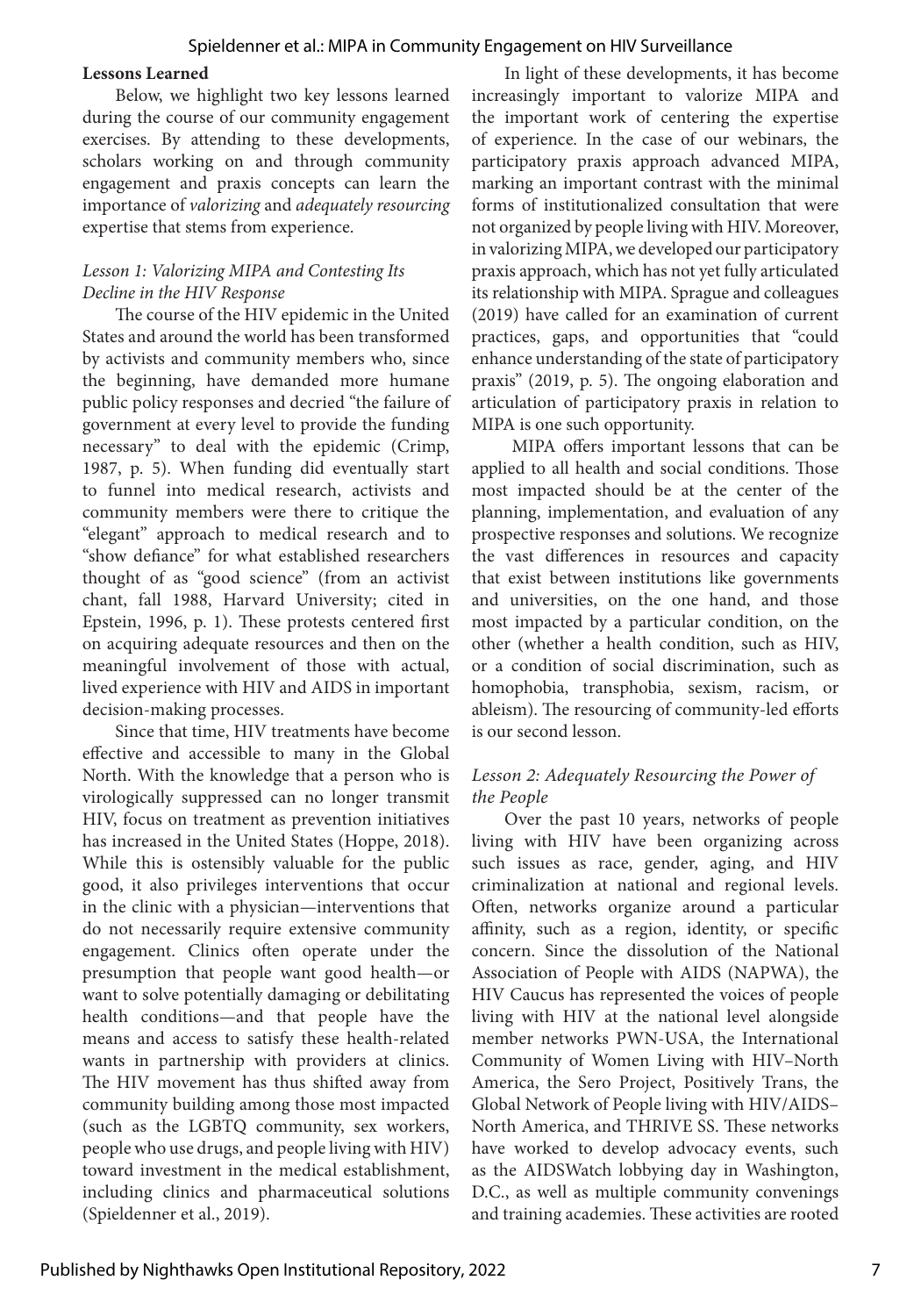in the long history of organizing among networks of people living with HIV.

The protest and advocacy group AIDS Coalition to Unleash Power (ACT UP) and the art collective Gran Fury are highly visible examples of these kinds of networks. ACT UP led many historic protests in the 1980s and 1990s, when government and health care responses to the disease were slow, inadequate, and often discriminatory (Brier, 2009). Gran Fury produced and disseminated several art pieces, including the "Kissing Doesn't Kill" advertisement that ran on buses in New York City (Spieldenner, 2017). Besides ACT UP and Gran Fury, organized groups of people living with HIV existed in almost every city and state (Brier, 2009). These groups gathered to share support, medical advice, and sometimes advocacy strategies. The now-defunct NAPWA grew out of these efforts in the United States.

Since the emergence of effective HIV treatment, the activism that spurred these networks has dimmed. With the focus now on HIV clinical services, resources for networks of people living with HIV have been subsumed under other community engagement strategies, such as community advisory boards. These other strategies are often restrictive in terms of their mission (e.g., they are limited to offering approval and advice to a specific organization or about a specific program or policy) and scope (e.g., they do not have the power to initiate programs or policies; Spieldenner et al., 2019). Many HIV organizations in the United States have removed "HIV" from their name and/ or mission in an explicit strategy to address other health concerns and other communities. Whatever benefits they may have, these shifts in the HIV movement have also effectively limited the voices of people living with HIV.

The legacy of the early HIV movement perhaps best embodied by the social demand "nothing about us without us"—is more relevant than ever. While some in public health may imagine MHS as a necessary next step in understanding and identifying new HIV transmissions within a community, this initiative has been developed and implemented with very little meaningful community engagement at the national and regional levels. The lack of funding to resource community engagement across public health is one key part of the challenge. Without equipping organizations and individuals with the resources (in terms of time, expertise, access and funding), the community will be left behind. The dearth in resources has direct impact on the participation of people living with HIV, especially those who are most marginalized in education, employment and other government systems (e.g. people of color, people in poverty, people of trans experience, people who have been in prison, sex workers).

In light of structural inequities in the resourcing of the HIV response, the vision of shared leadership embodied by the participatory praxis approach may be difficult to realize. A second key lesson from our community engagement activities, therefore, is that it will be critical going forward to work in an intersectional frame that fosters racial, language, economic, and social justice. If some of the funding currently devoted to surveillance and policing were diverted to support community organizing and the uplifting of experiential expertise, the participatory praxis vision of shared leadership could be more widely realized.

#### **Conclusion**

We present the participatory praxis approach to demonstrate how MIPA can be implemented in community engagement in questions related to MHS. Although MIPA is considered in the HIV response, program and implementation models are lacking. Our participatory praxis approach centers MIPA and presents viable methods for community engagement and education about the evolving HIV response. In the case of MHS, people living with HIV are particularly affected because their information and biomaterial are being reused for surveillance, making some people living with HIV vulnerable to coercive and punitive interventions (McClelland et al., 2020).

Funding for community engagement efforts remains inconsistent and erratic. We have discussed two different community education efforts on MHS: one from the government and one from community groups. While the government engagement was well resourced, the community group effort was conducted primarily by volunteers and activists from groups centered around people living with HIV. This, perhaps, could have affected how the implementers chose their engagement strategies. The participatory praxis approach requires more setup, more time, (under ideal circumstances) more funding, and more connections to the community, but it can eventually encourage community investment in the process.

The praxis of MIPA is integral to an effective HIV response. Within the public heath mechanisms of epidemiology, intervention, and policy, MIPA ensures that those most directly affected are able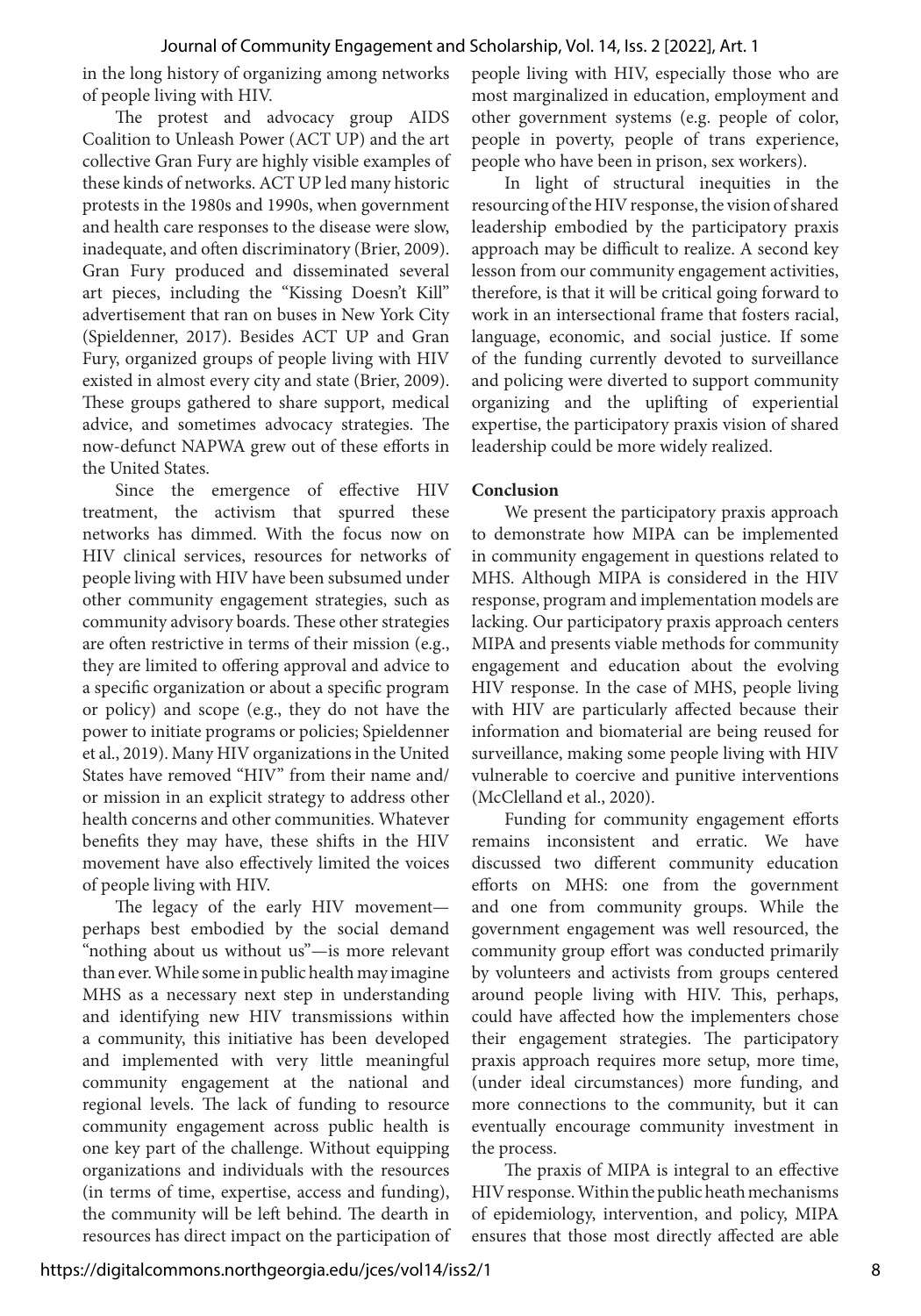to assert their needs, concerns, and rights. Beyond public health, MIPA is also important when considering other community concerns. People living with HIV have driven political change in the United States in multiple health, housing, and labor agencies (Brier, 2009).

By presenting this case study of the participatory praxis approach, we hope to expand community engagement scholarship by introducing a practice that centers those most affected by the social condition being addressed. To be successful, participatory praxis requires an ongoing engagement with community groups. It also allows for divergent opinions and discussions across constituents. In our case, health department officials were able to express their disagreement with the presentations and community dialogue. In other, more superficial examples of community engagement, divergent views were easily restricted due to the invitation-only nature of the meeting or the control of the chat function in the virtual engagement. We understand that this may be intentional due to the goals of the different community education sessions. We also recognize that community members who are meant to receive the information may resent their positioning as passive consumers, particularly when the information affects them directly (Spieldenner et al., 2019). Participatory praxis requires time and investment but also makes the community the center of the engagement.

# **References**

Azar, A. (2019, February 5). *Ending the HIV epidemic: A plan for America*. U.S. Department of Health and Human Services. https://www.hiv. gov/federal-response/ending-the-hiv-epidemic/ overview

Bernard, E.J., McClelland, A., Cardell, B., Chung, C., Castro-Bojorquez, M., French, M., Hursey, D., Khanna, N., Minalga, M.B., Spieldenner, A., & Strub, S. (2020). We are people, not clusters! *The American Journal of Bioethics*, *20*(10), 1–4. https://doi.org/10.1080/15265161.2020.1809550

Brier, J. (2009). *Infectious ideas: U.S. political responses to the AIDS crisis*. University of North Carolina Press.

Cain, R., Collins, E., Bereket, T., George, C., Jackson, R., Li, A., Prentice, T., & Travers, R. (2014). Challenges to the involvement of people living with HIV in community-based HIV/AIDS organizations in Ontario, Canada. *AIDS Care*, *26*(2), 263–266. https://doi.org/10.1080/09540121 .2013.803015

Carter, A., Greene, S., Nicholson, V., O'Brien, N., Sanchez, M., de Pokomandy, A., Loutfy, M., Kaida, A., & CHIWOS Research Team. (2015). Breaking the glass ceiling: Increasing the meaningful involvement of women living with HIV/AIDS (MIWA) in the design and delivery of HIV/AIDS services. *Health Care for Women International*, *36*(8), 936–964. https://doi.org/10.1080/07399332.2014.954703

Centers for Disease Control and Prevention. (n.d.). *HIV data in action: Using HIV data to prevent infections and improve health*. U.S. Department of Health and Human Services. https://www.cdc. gov/hiv/ppt/programresources/guidance/clusteroutbreak/hivdatainaction.pptx

Centers for Disease Control and Prevention. (2017). *Funding opportunity announcement (FOA) PS18-1802: Integrated human immunodeficiency virus (HIV) surveillance and prevention programs for health departments.* U.S. Department of Health and Human Services. https://www.cdc.gov/hiv/ funding/announcements/ps18-1802/index.html

Centers for Disease Control and Prevention. (2018, June). *Detecting and responding to HIV transmission clusters: A guide for health departments, Draft version 2.0*. U.S. Department of Health and Human Services. https://www.cdc.gov/hiv/pdf/ funding/announcements/ps18-1802/CDC-HIV-PS18-1802-AttachmentE-Detecting-Investigatingand-Responding-to-HIV-Transmission-Clusters.pdf

Centers for Disease Control and Prevention. (2019a, February). *Advancing HIV prevention through cluster detection and response.* U.S. Department of Health and Human Services. https://www.cdc.gov/hiv/pdf/programresources/ guidance/cluster-outbreak/cdc-hiv-advancing-HIV-prevention-through-cluster-detection.pdf

Centers for Disease Control and Prevention. (2019b). *A promising HIP intervention: Electronic directly observed therapy for active TB disease*. U.S. Department of Health and Human Services. https:// www.cdc.gov/nchhstp/highimpactprevention/ promising-hip-intervention.html

Crimp, D. (1987). Introduction. *October*, *43*, 3–16. https://doi.org/10.2307/3397562

Cyril, S., Smith, B.J., Possamai-Inesedy, A., & Renzaho, A.M.N. (2015). Exploring the role of community engagement in improving the health of disadvantaged populations: A systematic review. *Global Health Action*, *8*(1), Article 29842. https:// doi.org/10.3402/gha.v8.29842

Dlamini-Simelane, T. (2017). The GIPA concept 'Lost in Transition.' *Anthropology in Action*, *24*(3), 1–10. https://doi.org/10.3167/ aia.2017.240301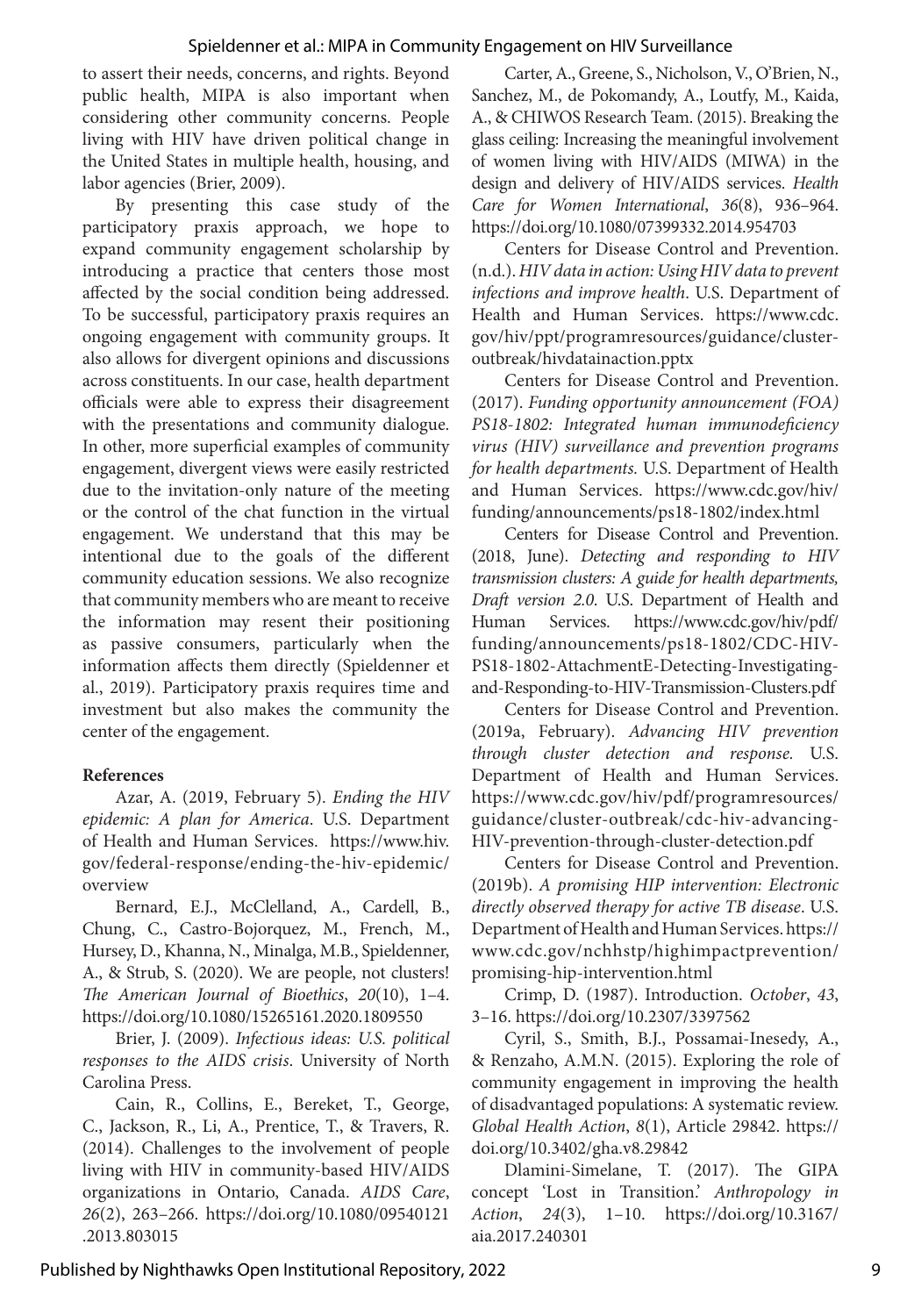Epstein, S. (1996). *Impure science: AIDS, activism, and the politics of knowledge*. University of California Press.

Glassman, M., & Erdem, G. (2014). Participatory action research and its meanings: Vivencia, praxis, conscientization. *Adult Education Quarterly*, *64*(3), 206–221. https://doi.org/10.1177/0741713614523667

hooks, b. (1994). *Teaching to transgress: Education as the practice of freedom*. Routledge.

Hoppe, T. (2018). *Punishing disease: HIV and the criminalization of sickness*. University of California Press.

Iverson, S.V., & James, J.H. (2014). Feminism and community engagement: An overview. In S.V. Iverson & J.H. James (Eds.), *Feminist community engagement: Achieving praxis* (pp. 9–27). Palgrave Macmillan US. https://doi.org/10.1057/9781137441102

McClelland, A., Guta, A., & Gagnon, M. (2020). The rise of molecular HIV surveillance: Implications on consent and criminalization. *Critical Public Health*, *30*(4), 487–493. https://doi. org/10.1080/09581596.2019.1582755

Mocarski, R.A., Eyer, J.C., Hope, D.A., Meyer, H.M., Holt, N.R., Butler, S., & Woodruff, N. (2020). Keeping the promise of community-based participatory research: Integrating applied critical rhetorical methods to amplify the community's voice for trial development. *Journal of Community Engagement and Scholarship*, *13*(1), Article 4. https:// digitalcommons.northgeorgia.edu/jces/vol13/iss1/4

Molldrem, S., & Smith, A.K.J. (2020). Reassessing the ethics of molecular HIV surveillance in the era of cluster detection and response: Toward HIV data justice. *The American Journal of Bioethics*, *20*(10), 10–23. https://doi.org/ 10.1080/15265161.2020.1806373

Morolake, O., Stephens, D., & Welbourn, A. (2009). Greater involvement of people living with HIV in health care. *Journal of the International AIDS Society*, *12*(1), Article 4. https://doi. org/10.1186/1758-2652-12-4

National Institute of Allergy and Infectious Diseases. (2020, February). *NIAID HIV language guide*. U.S. Department of Health and Human Services. https://www.hptn.org/sites/default/files/ inline-files/NIAID%20HIV%20Language%20 Guide%20-%20March%202020.pdf

O'Mara-Eves, A., Brunton, G., McDaid, D., Oliver, S., Kavanagh, J., Jamal, F., Matosevic, T., Harden, A., & Thomas, J. (2013). Community engagement to reduce inequalities in health: A systematic review, meta-analysis and economic analysis. *Public Health Research*, *1*(4). https://doi. org/10.3310/phr01040

Ontario AIDS Network. (2011, October). *Living and serving 3: GIPA engagement guide and framework for Ontario ASOs*. http://oan.red/ wp-content/uploads/2013/06/living\_serving3\_ oct2011.pdf

Paris Declaration, December 1, 1994, http:// data.unaids.org/pub/externaldocument/2007/ theparisdeclaration\_en.pdf

Paxton, S., & Stephens, D. (2007). Challenges to the meaningful involvement of HIV-positive people in the response to HIV/AIDS in Cambodia, India and Indonesia. *Asia Pacific Journal of Public Health*, *19*(1), 8–13. https://doi.org/10.1177/10105 395070190010301

U.S. People Living with HIV Caucus. (n.d.). *The Denver principles*. https://www.hivcaucus.org/ denver-principles

Spieldenner, A.R. (2017). Infectious sex? An autoethnographic exploration of HIV prevention. *QED: A Journal in GLBTQ Worldmaking*, *4*(1), 121–129. https://doi.org/10.14321/qed.4.1.0121

Spieldenner, A.R., Sprague, L., Hampton, A., Smith-Davis, M., Peavy, D., Bagchi, A., Cardell, B., Johnson, V., Brown, G., & Brewer, R. (2019). From consumer to community-based researcher: Lessons from the PLHIV Stigma Index. In P. Kellett (Ed.), *Narrating patienthood: Engaging diverse voices on health, communication, and the patient experience*  (p. 151–166). Lexington Press.

Sprague, L., Afifi, R., Ayala, G., & Lumumba El-nasoor, M. (2019). Participatory praxis as an imperative for health-related stigma research. *BMC Medicine*, *17*, Article 32. https://doi.org/10.1186/ s12916-019-1263-3

Switzer, S., Flicker, S., McClelland, A., Carusone, S.C., Ferguson, T.B., Herelle, N., Yee, D., Guta, A., & Strike, C. (2020). Journeying together: A visual exploration of "engagement" as a journey in HIV programming and service delivery. *Health & Place*, *61*, Article 102247. https://doi. org/10.1016/j.healthplace.2019.102247

UNAIDS. (2007). *The greater involvement of people living with HIV (GIPA)* [Policy brief]. http:// data.unaids.org/pub/briefingnote/2007/jc1299\_ policy\_brief\_gipa.pdf

Van Roey, J. (1999). *From principle to practice: Greater involvement of people living with or affected by HIV/AIDS (GIPA)*. UNAIDS. http://data.unaids. org/publications/irc-pub01/jc252-gipa-i\_en.pdf

# **About the authors**

Andrew Spieldenner is associate professor in communication at California State University-San Marcos, executive director of MPact: Global